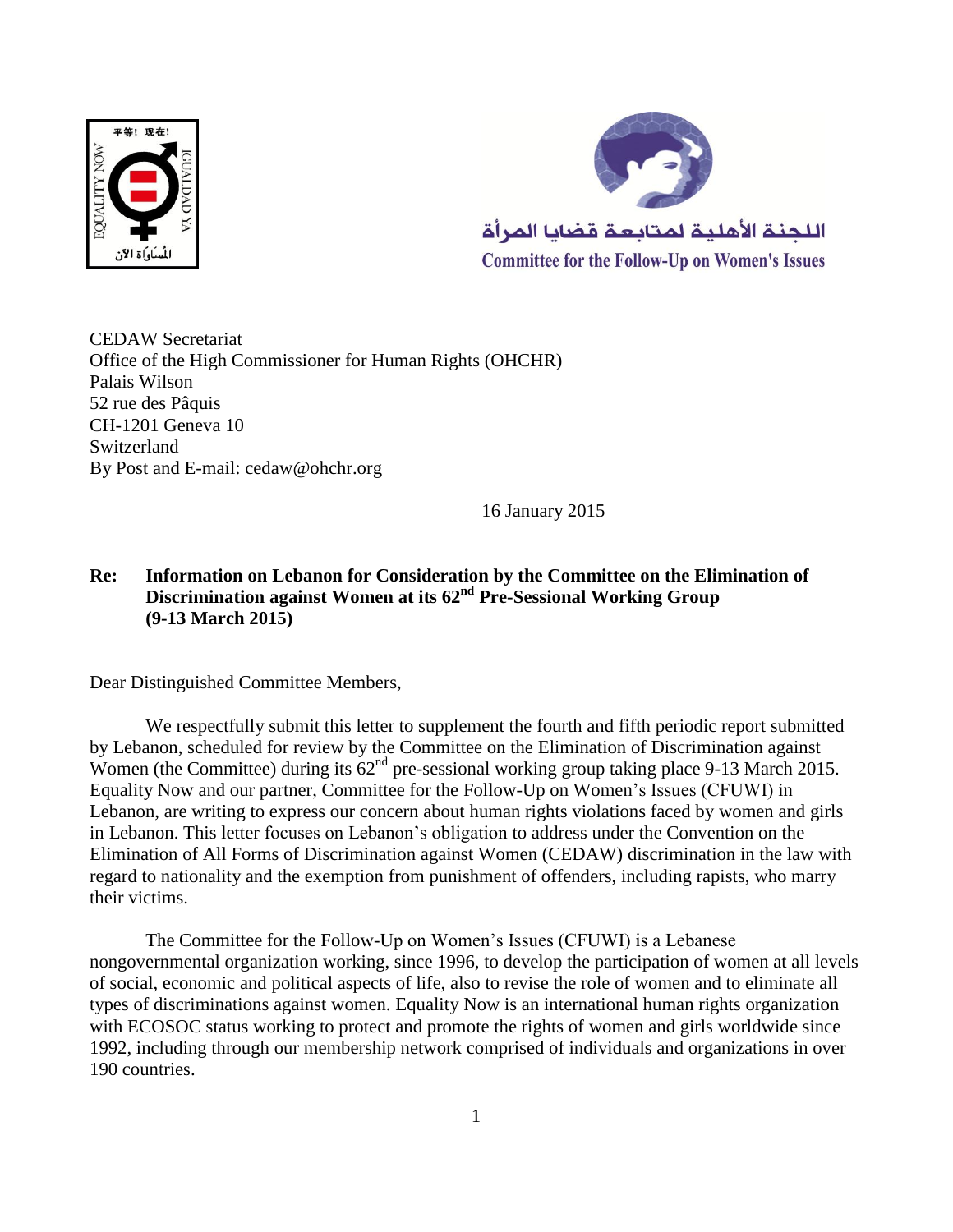Discrimination in nationality laws is expressly prohibited by Article 9 of CEDAW, and also violates Articles 2, 3 and 15 (right to equality before the law). Exemption of offenders, including sexual offenders, who marry their victims promotes violence against women and girls and violates Article 2, particularly 2(g) which calls on States Parties to undertake "to repeal all national penal provisions which constitute discrimination against women," as well as Article 15. We note that the Committee's recent joint recommendation with the Committee on the Rights of the Child on harmful practices recognizes that this type of law, "legislation that enables a perpetrator of rape and/or other sexual crimes to avoid sanctions through marriage to the victim," is "contrary to the obligation of the States parties under both conventions". (CEDAW/C/GC/31- CRC/C/GC/18, ¶41).

## *Nationality*

In its consideration of Lebanon's report in 2008, the Committee expressed concern about Lebanon's "assertion that it cannot, for political reasons, amend its nationality law to allow Lebanese women to pass their nationality to their children and foreign spouses." The Committee urged Lebanon to "recognize the negative impact of its nationality law on Lebanese women married to foreigners and on the children of these women and, accordingly revise its nationality law and remove its reservation to article 9, paragraph 2." (CEDAW/C/LBN/CO/3, ¶42-43).

In July 2010, Equality Now issued *[Action 36.1](http://equalitynow.org/take_action/discrimination_in_law_action361) – Lebanon: Give women equal citizenship rights*  to men under the nationality law (updated in Nov. 2011 and Feb. 2013)<sup>1</sup>, calling on the government of Lebanon to recognize the adverse effects that the discriminatory Lebanese nationality law has on the families of Lebanese women married to foreign men, and to revise the Lebanese nationality law to ensure that all Lebanese citizens have the equal right to confer their Lebanese nationality on their spouses and children. We highlighted the case of Hiam Abd El Samad, her Egyptian husband Anwar Hasaneen, and their three daughters Nour, 17, 'Amar, 12, and 'Ayia, 9 years old who have suffered significant hardships and deprivation as a result of the nationality law. According to Lebanon's State Party report, in March 2012 a ministerial committee was formed by the Cabinet to discuss amendment of the nationality law. The committee recommended against granting Lebanese women the possibility of passing their nationality to their children and spouses. It decided instead, in November 2012 according to the State Party's report, to grant civil rights to children and spouses of Lebanese women in relation to access to work, health care, and residency permits. (CEDAW/C/LBN/4-5). However, except for the provision of three year residency permits, these civil rights still wait to be implemented. Moreover, campaigners continue to want removed, once and for all, the discrimination that treats Lebanese women and men differently under the nationality law so that women can enjoy full equality.

## *Exemption of offenders from punishment upon marriage*

Article 522 of the Penal Code stops prosecution or execution of a penalty when the perpetrator of a rape, kidnapping, or statutory rape marries the person he has raped or kidnapped.<sup>2</sup> We note that in 2008, the Committee expressed its concern over "discriminatory provisions in the Lebanese Penal Code, in particular … Article 522…." The Committee also "call[ed] upon the State party to amend, without delay, applicable provisions in the Penal Code to ensure that ... marriage to the victim does not exempt a sexual offender from punishment." (CEDAW/C/LBN/CO/3, ¶26-27). We understand from Lebanon's fourth and fifth periodic report that a subcommittee of the Parliament's administration and justice committee recommended the repeal of Article 522 but action still needs to be taken to implement this recommendation and reform the law as soon as possible. (CEDAW/C/LBN/4-5).